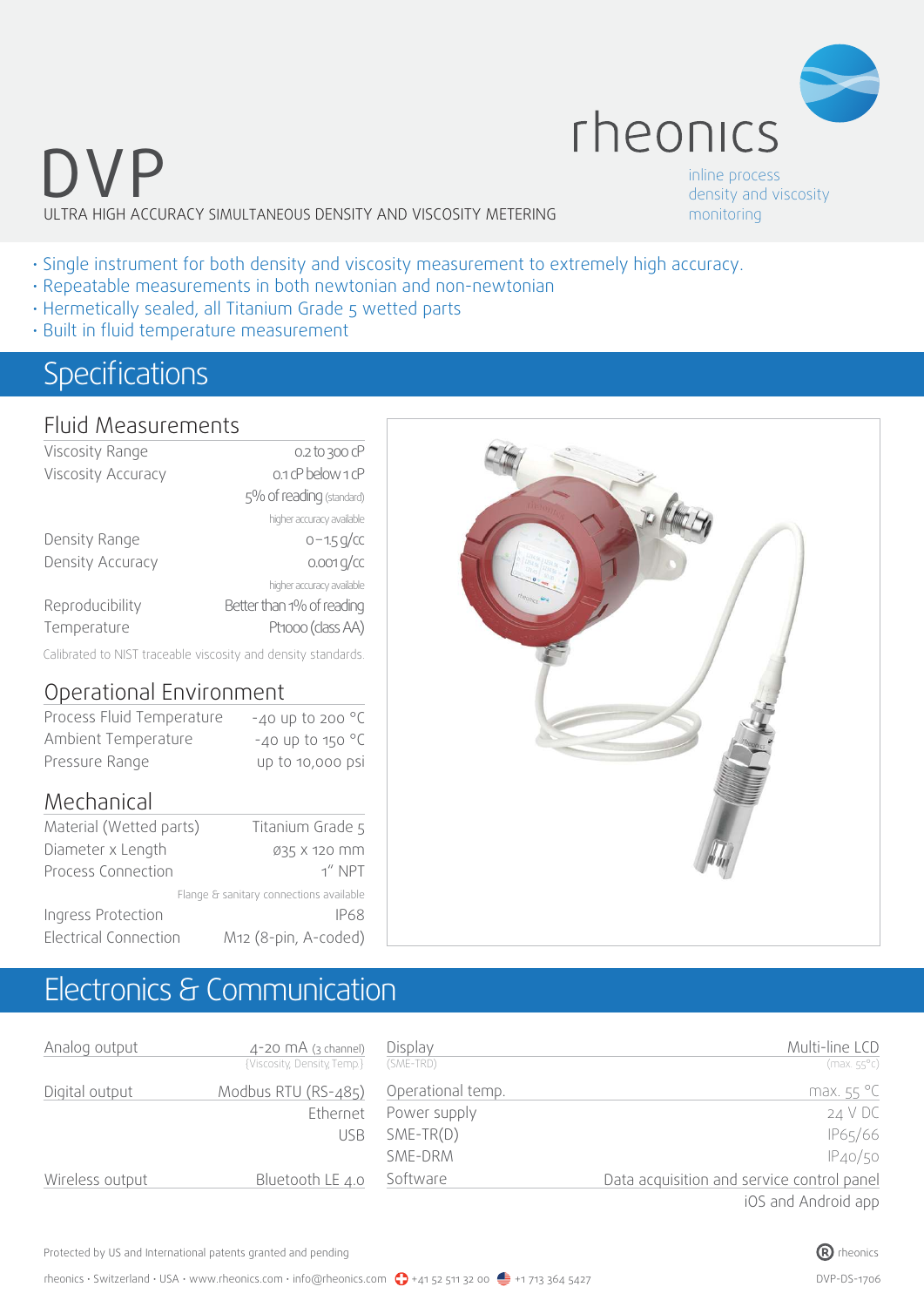

## Operating principle

The rheonics DVP measures viscosity and density by means of a torsional tuning fork resonator with flattened tine ends, which is immersed in the fluid under test. The more viscous the fluid, the higher the mechanical damping of the resonator, and the denser the fluid, the lower its resonant frequency. From the damping and resonant frequency, the density and viscosity may be calculated by means of rheonics' proprietary algorithms. Thanks to rheonics' coupled torsional resonator design (US patent number 9518906), the transducer is perfectly balanced, while maintaining excellent mechanical isolation from the sensor's mounting.

Damping and resonant frequency are measured by the rheonics sensing and evaluation electronics (US patent number 8291750). Based on rheonics' proven gated phase-locked loop technology, the electronics unit offers stable and repeatable, high-accuracy readings over the full range of specified temperatures and fluid properties.



## **Application**

### Metering and Interface detection

- Highly accurate and reliable density measurement
- Interface detection to recognize product change

### Blending and Batching

• Real-time molar ratio control in chemical reactions through continuous concentration measurement

### Biofuels and Petroleum

• In Biofuel production monitor density to distinguish between raw materials and separated products • In refinery distillation column, differentiate fractions based on density and viscosity - between gasoline,

diesel, lubricant and marine fuel

• Continuous measurement - eliminate manual sampling and laboratory time

• Inspect quality of end product at refinery, gas station, in aeroplane and on ship

• Small form factor for direct installation in flow lines

### Beverages and Dairy

- Concentration monitoring in soft drink blending
- Continuous sugar concentration read-out in fermentation
- Measure wort density in beer brewing
- Density monitoring across the dairy production process



### Other applications:

- Continuous electrolyte density check in battery
- Adapt process to variable raw material quality (eg. due to stratification in tanks) by
- monitoring density and viscosity of the raw material in realtime • Measure concentration of lime slurry (calcium hydroxide)
- Ink and coating density and viscosity monitoring for equipment control and QA
- Lubricant density and viscosity monitoring
- Fuel consumption (density) and quality (density, viscosity) monitoring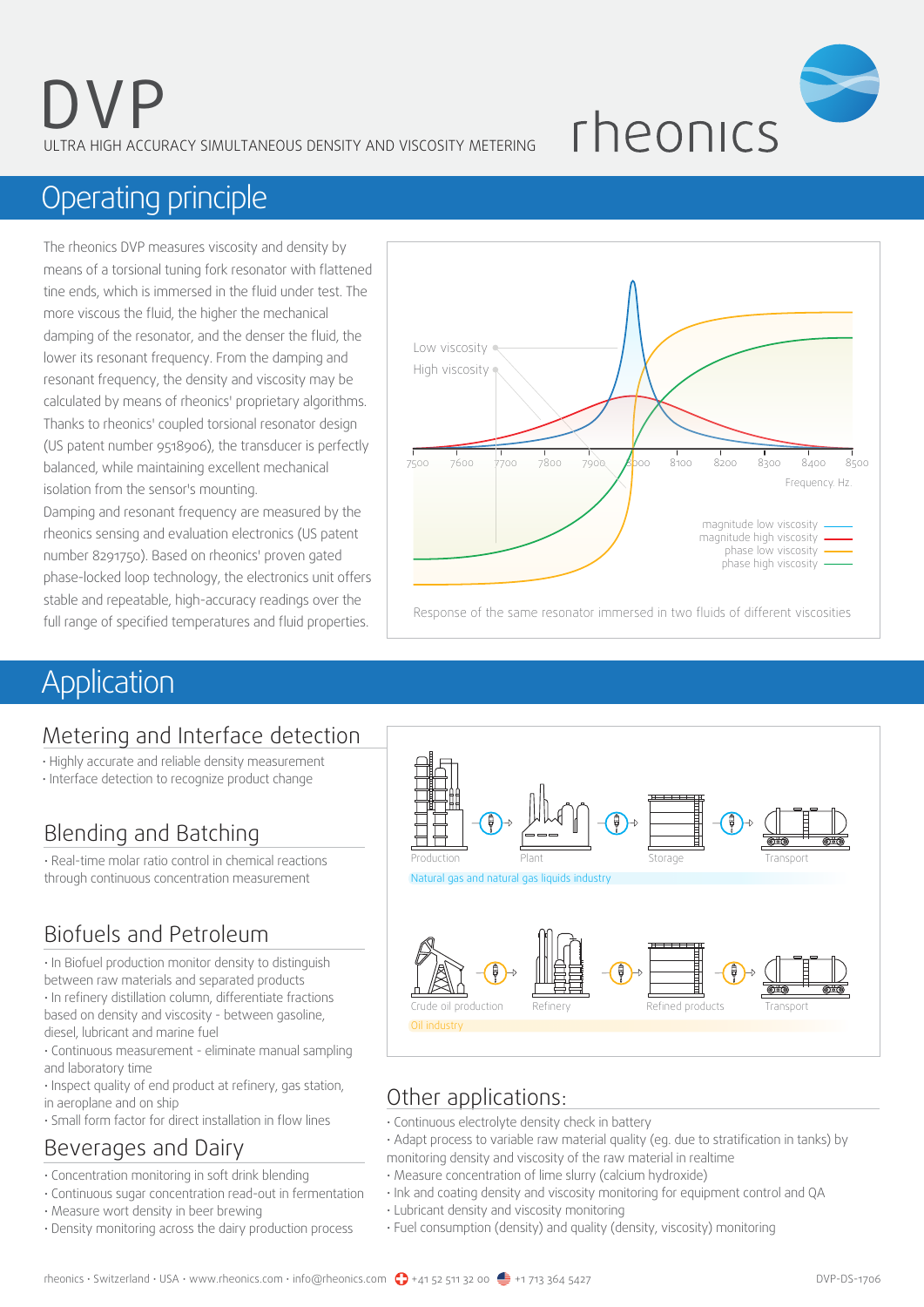

## Mechanical & Electrical

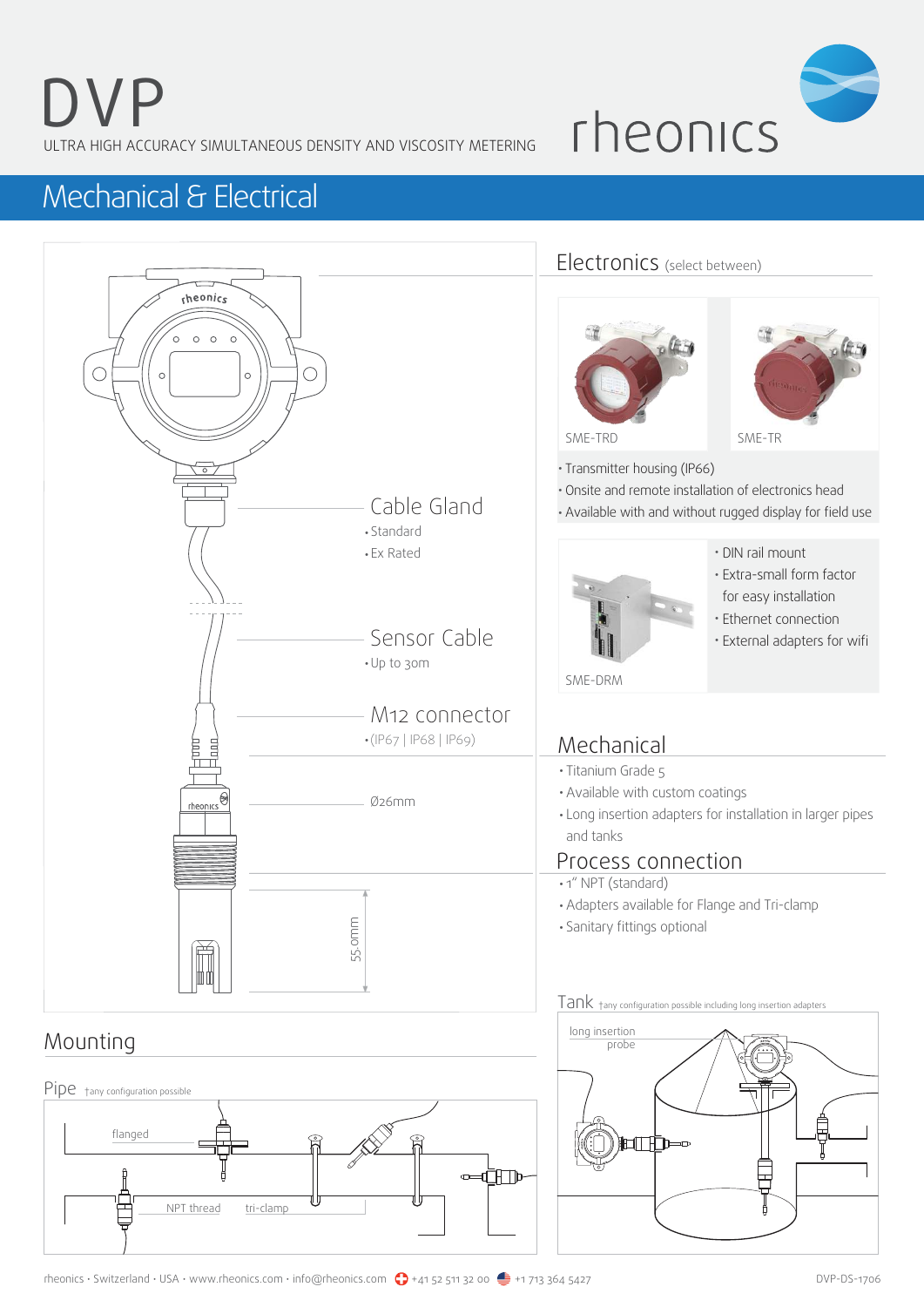

inline process density and viscosity monitoring

### Electronics installation



## **Dimensions**

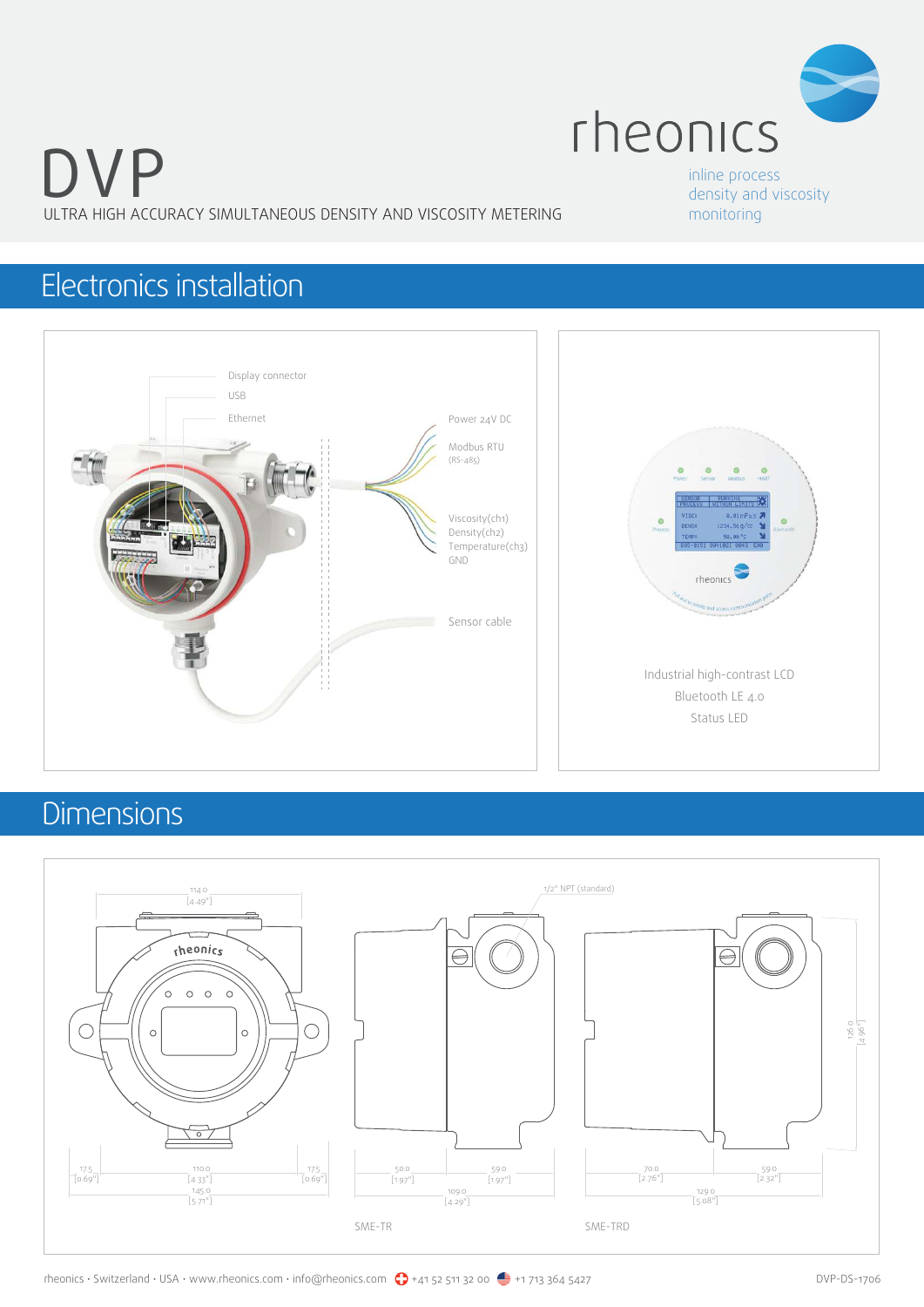

#### inline process density and viscosity monitoring

### DVP dimensions



### **Software**



### rheonics Application PC Data Acquisition & Analysis